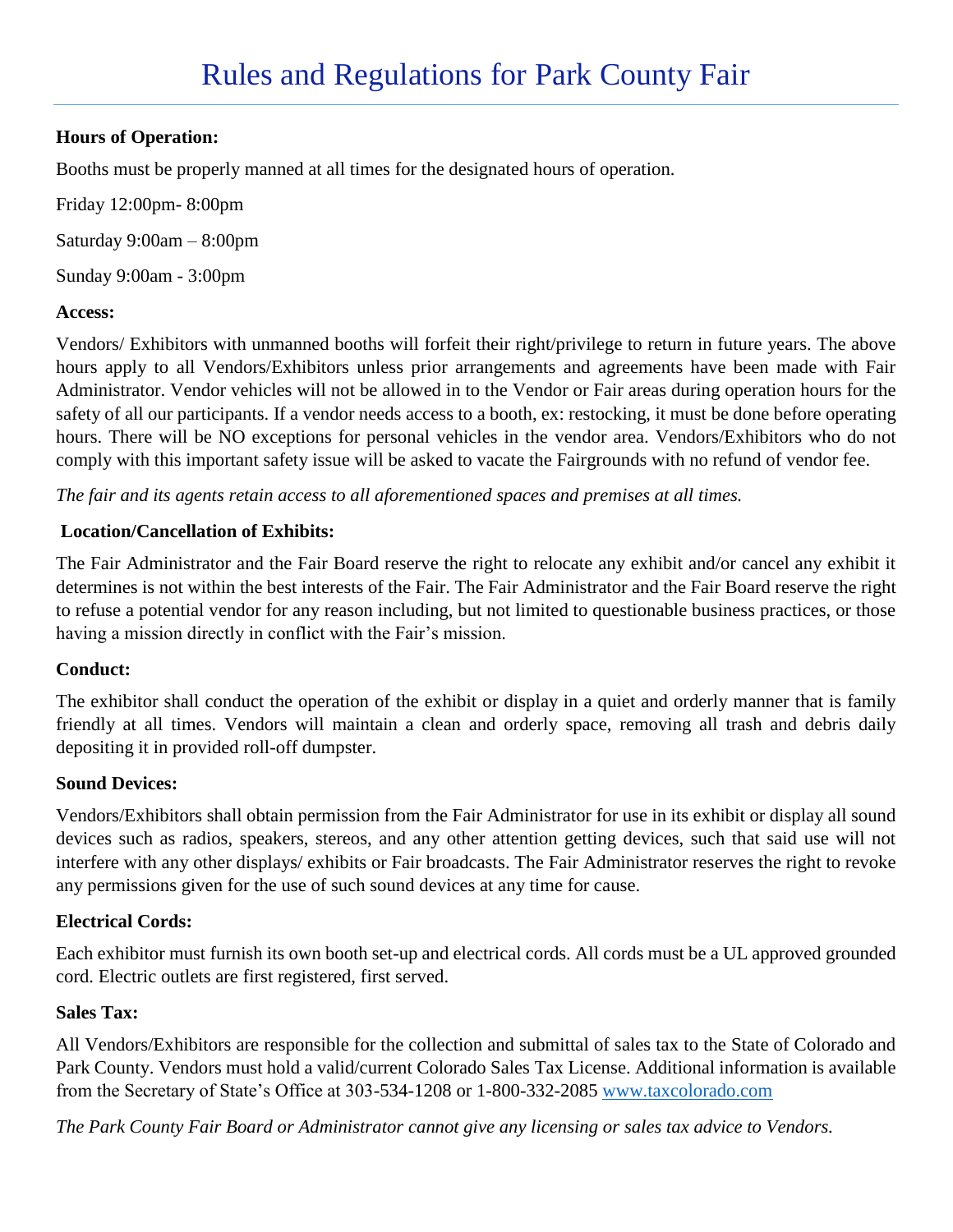## **Set-Up:**

Vendors/Exhibitors will be allowed access to the vendor area for set up at 7:00 am on Friday, July 17. Any Vendors/Exhibitors that arrive prior to the set-up time will be asked to wait in the general parking lot until the appropriate time. If additional set up time is needed arrangements can be made for a Wednesday, July 15 or Thursday, July 16 set up time.

Exhibitor agrees to have their exhibit/ display fully set up and operational by 12:00pm, Friday. If exhibitor has not moved in by 12:00pm then the rented space and vendor fee will be forfeited unless prior arrangements have been made.

No monies shall be refunded for NO SHOWS.

Cancellations must be received no later than 28 days prior to the fair by written notice. Either party may cancel contract by written notice to the other party. A full refund, less 25% of total price for processing fee, will be issued for written cancellations postmarked prior to June 15, 2020. No refunds will be issued after June 15, 2020.

Every effort must be made by the exhibitor/vendor to ensure that any canopy/tent is properly weighted down (no staking) to withstand adverse weather conditions, primarily gusting winds. It is highly recommended that the exhibit space have side panels for both protections from the elements and for security during non-operating hours. Fair is held rain or shine.

## **Food License:**

All food vendors must possess a retail food license from Park County 45 days prior to the event. Please contact Park County Environmental Health Dept. for information.

719-836-4267 or [www.parkco.us](http://www.parkco.us/)

## **Tear Down:**

Tear down shall start no earlier than 4:00pm, Sunday when the Fair closes. Exhibitor vehicles will be allowed into the area no earlier than 4:00 on Sunday to allow the attendees and participants to clear the area. All exhibitor materials, including tent/canopy, must be removed by 9:00pm unless prior agreement has been made with Fair Administrator. Park County Fair and the Park County Fairgrounds shall not be responsible for items left after 9:00pm. If an exhibitor tears down prior to the close of the fair, no monies will be refunded and the exhibitor may not be invited back to future Park County Fairs.

## **Insurance:**

Vendors/Exhibitors are required to have a Certificate of Insurance showing a Comprehensive General Liability policy. The requirements must be valid during the fair dates and submitted with the signed contract.

# **I HAVE READ AND AGREE TO FOLLOW THE RULES AND REGULATIONS AS SET FORTH IN THE PARK COUNTY FAIR REGULATIONS AGREEMENT.**

## **Exhibitor's Signature:**

**\_\_\_\_\_\_\_\_\_\_\_\_\_\_\_\_\_\_\_\_\_\_\_\_\_\_\_\_\_\_\_\_\_\_\_\_**

**Date:**